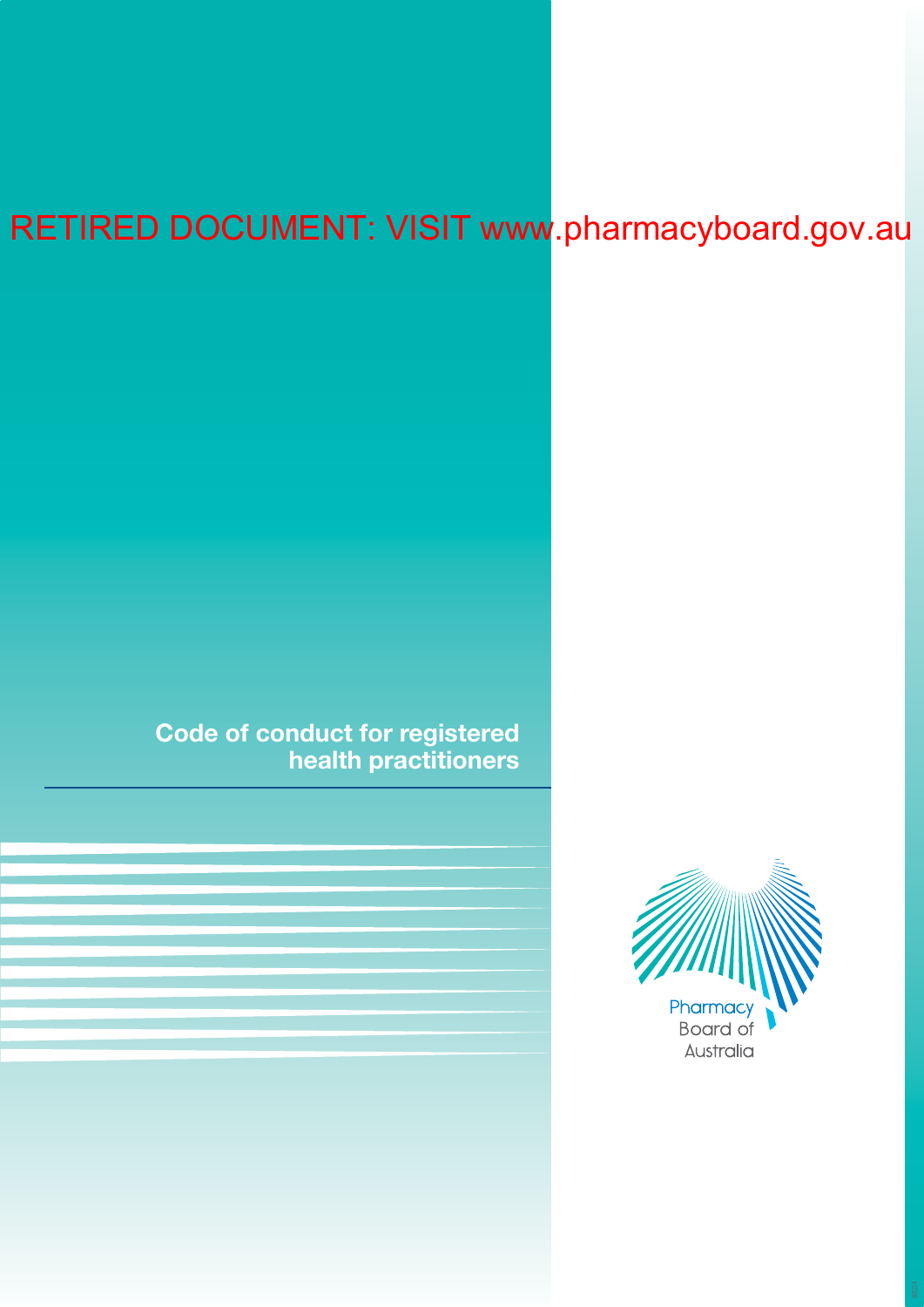

# RETIRED DOCUMENT: VISIT www.pharmacyboard.gov.au

# **Contents**

| Overview    |                                        | 1              |
|-------------|----------------------------------------|----------------|
| Definitions |                                        | 1              |
| 1.          | Introduction                           | $\overline{c}$ |
|             | 2 Providing good care                  | 3              |
|             | 3 Working with patients or clients     | 4              |
|             | 4 Working with other practitioners     | 8              |
| 5           | Working within the health care system  | 9              |
| 6           | Minimising risk                        | 9              |
| $7^{\circ}$ | Maintaining professional performance   | 10             |
| 8           | Professional behaviour                 | 11             |
| 9           | Ensuring practitioner health           | 13             |
|             | 10 Teaching, supervising and assessing | 14             |
|             | 11 Undertaking research                | 14             |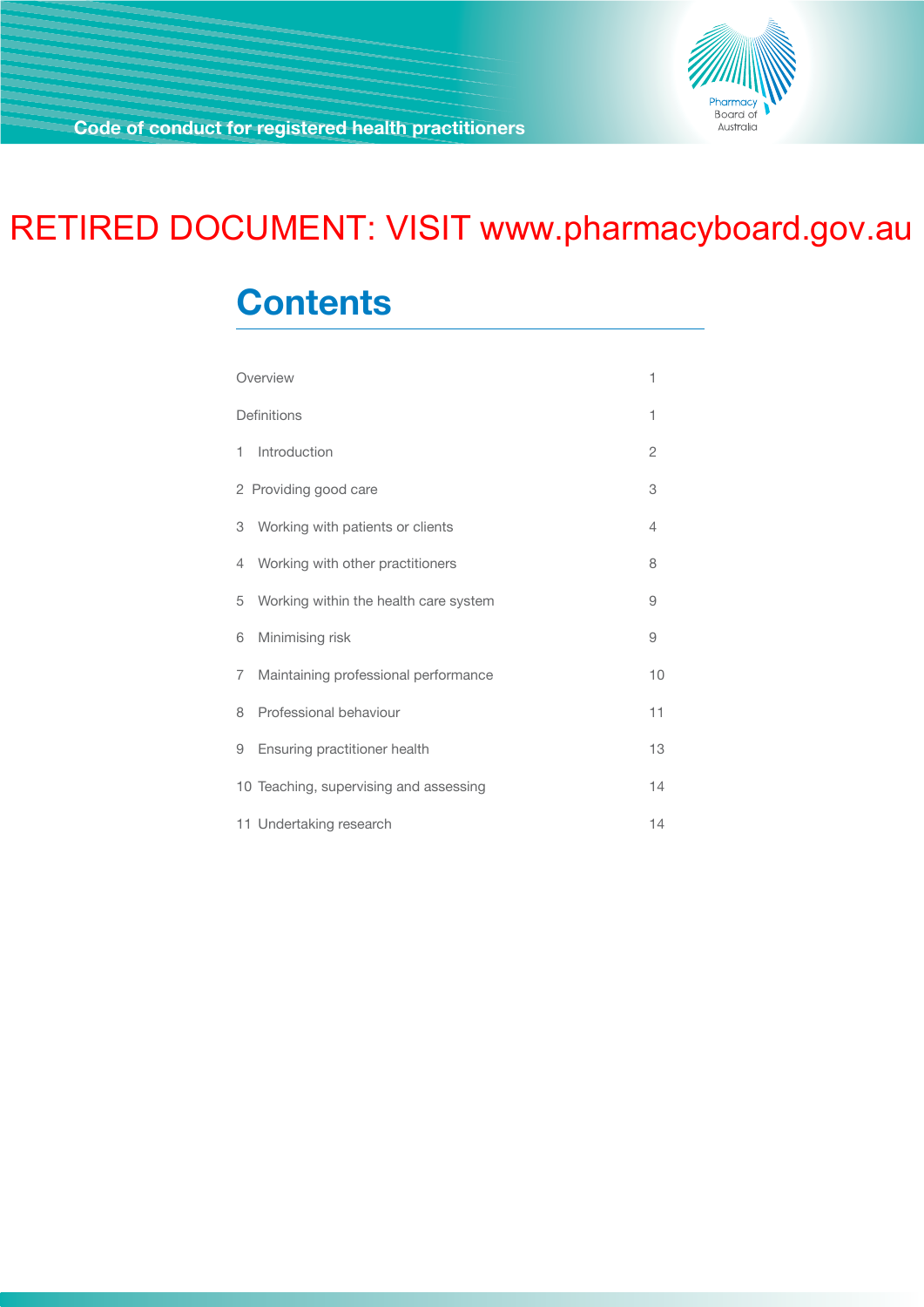

#### <span id="page-2-0"></span>**Overview** This Code seeks to assist and support registered health Good relationships with colleagues and other practitioners RETIRED DOCUMENT: VISIT www.pharmacyboard.gov.au enhance care.

practitioners to deliver effective health services within an ethical framework. Practitioners have a duty to make the care of patients or clients their first concern and to practise safely and effectively. Maintaining a high level of professional competence and conduct is essential for good care.

The Code contains important standards for practitioner behaviour in relation to:

- providing good care, including shared decision making
- working with patients or clients
- working with other practitioners
- working within the health care system
- minimising risk
- maintaining professional performance
- professional behaviour and ethical conduct
- ensuring practitioner health
- teaching, supervising and assessing.

Making decisions about health care is the shared responsibility of the practitioner and the patients or clients (or their representative).

Relationships based on openness, trust and good communication will enable practitioners to work in partnership with their patients or clients. An important part of the practitioner-patient/client relationship is effective communication.

Practitioners have ethical and legal obligations to protect the privacy of people requiring and receiving care. Patients or clients have a right to expect that practitioners and their staff will hold information about them in confidence, unless information is required to be released by law or public interest considerations.

Practitioners need to obtain informed consent for the care that they provide to their patients or clients. Caring for children and young people brings additional responsibilities for practitioners.

Good practice involves genuine efforts to understand the cultural needs and contexts of different patients or clients to obtain good health outcomes. Practitioners need to be aware that some patients or clients have additional needs and modify their approach appropriately.

When adverse events occur, practitioners have a responsibility to be open and honest in communication with patients or clients to review what has occurred.

In some circumstances, the relationship between a practitioner and a patient or client may become ineffective or compromised and may need to end.

Practitioners have a responsibility to contribute to the efffectiveness and efficacy of the health care system.

Minimising risk to patients or clients is a fundamental component of practice. Good practice involves understanding and applying the key principles of risk minimisation and management to practice.

Maintaining and developing a practitioner's knowledge, skills and professional behaviour are core aspects of good practice.

Teaching, supervising and mentoring practitioners and students is important for the development of practitioners and for the care of patients or clients. It is part of good practice to contribute to these activities, and provide support, assessment, feedback and supervision for colleagues, practitioners in training and students.

#### **Codes of Ethics**

The Pharmacy Board of Australia advises pharmacists to also be guided by a code of ethics relevant to their practice. The Board endorses the *[Codes of Ethics for](http://www.psa.org.au/membership/ethics)  [Pharmacists 2011](http://www.psa.org.au/membership/ethics)* published by the Pharmaceutical Society of Australia Ltd and the *[Code of Ethics-February](http://www.shpa.org.au/scripts/cgiip.exe/WService=SHPA/ccms.r?PageId=3)  2012* published by the Society of Hospital Pharmacists of Australia. Given the definition of practice as it applies to pharmacy, other codes of ethics may also be applicable to pharmacists' practice. Pharmacists are advised to ensure that in addition to complying with the Code of conduct for registered health practitioners that they be guided by the code(s) of ethics relevant to their practice.

#### **Definitions**

**'Providing care'** includes, but is not limited to any care, treatment, advice, service or goods provided in respect of the physical or mental health of a person, whether remunerated or pro bono.

**'Practice'** means any role, whether remunerated or not, in which the individual uses their skills and knowledge as a practitioner in their regulated health profession. For the purposes of this Code, practice is not restricted to the provision of direct clinical care. It also includes using professional knowledge in a direct nonclinical relationship with patients or clients, working in management, administration, education, research, advisory, regulatory or policy development roles and any other roles that impact on safe, effective delivery of health services in the health profession.

**'patient or client'** includes all consumers of health care services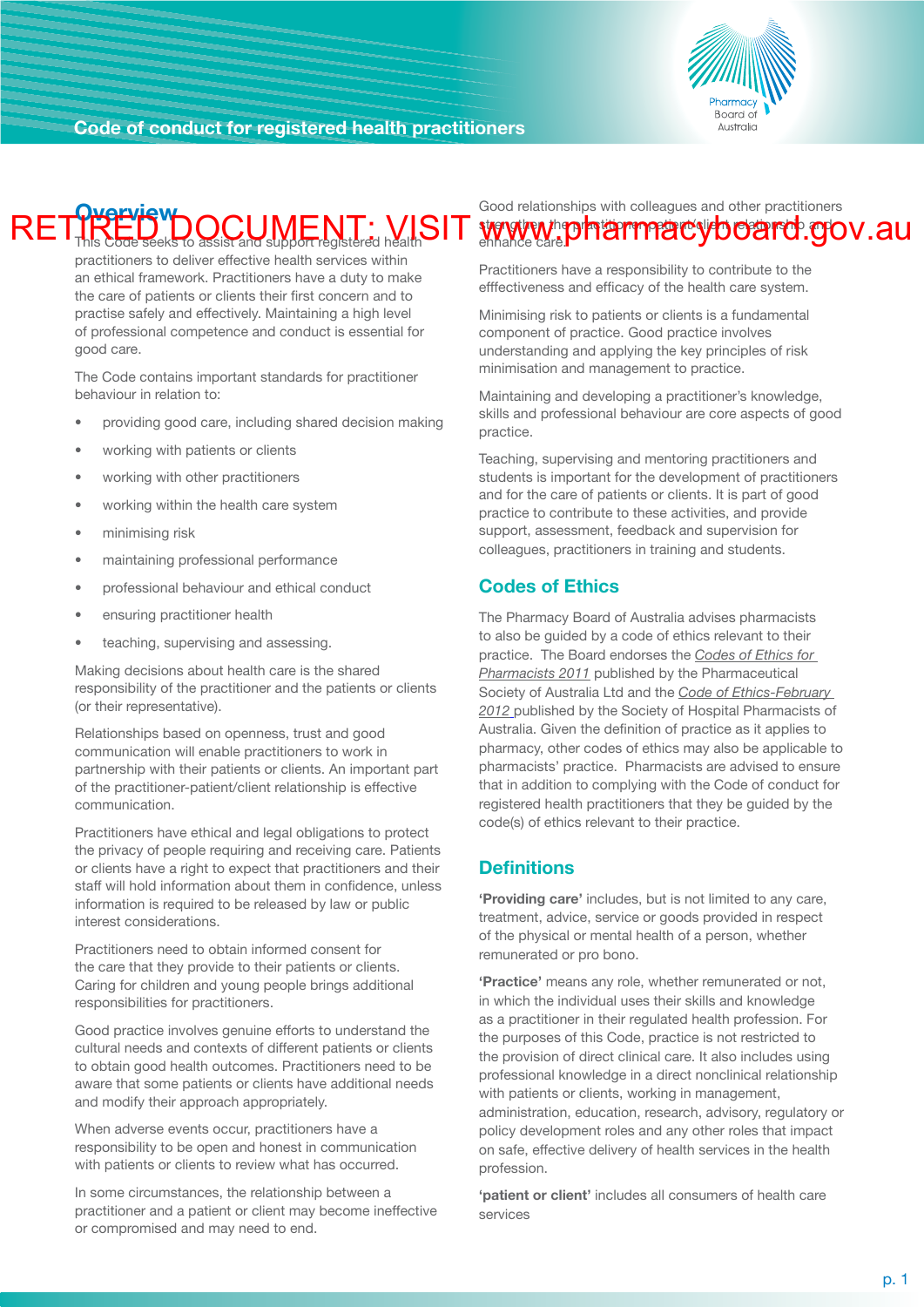

### <span id="page-3-0"></span>**1 Introduction 1.2 Professional values and qualities 1.1 Use of the Code** RETIRED DOCUMENT: VISIT www.pharmacyboard.gov.au

This Code seeks to assist and support practitioners to deliver appropriate, effective services within an ethical framework. Practitioners have a professional responsibility to be familiar with this Code and to apply the guidance it contains.

This Code will be used:

- to support individual practitioners in the challenging task of providing good health care and fulfilling their professional roles and to provide a framework to guide professional judgement
- to assist boards in their role of protecting the public by setting and maintaining standards of good practice - if professional conduct varies significantly from this Code, practitioners should be prepared to explain and justify their decisions and actions and serious or repeated failure to meet this Code may have consequences for registration
- as an additional resource for a range of uses that contribute to enhancing the culture of professionalism in the Australian health system: for example, in practitioner education; orientation, induction and supervision of students; and by administrators and policy makers in hospitals, health services and other institutions.

Practitioners must always act in accordance with the law. The Code is not a substitute for the provisions of the *Health Practitioner Regulation National Law Act 2009* (the National Law), other relevant legislation and case law. If there is any conflict between the Code and the law, the law takes precedence. Practitioners need to be aware of, and comply with, the standards, guidelines and policies of their board.

The Code does not address in detail the range of general legal obligations that apply to practitioners, such as those under privacy, child protection and antidiscrimination legislation. Practitioners should ensure that they are aware of their obligations under the general law and other legislation and act in accordance with them.

This Code is not an exhaustive study of professional ethics or an ethics guide. It does not address the standards of practice within individual health professions or disciplines. These standards of practice are found in documents issued by the relevant boards and/or professional bodies.

While good health care respects the rights of patients or clients, this Code is not a charter of rights (an example of a charter is the *Australian Charter of Health Care Rights* issued by the Australian Commission on Safety and Quality in Health Care and available at www.safetyandquality.gov.au).

beliefs and values, there are certain professional values on which all practitioners are expected to base their practice.

Practitioners have a duty to make the care of patients or clients their first concern and to practise safely and effectively. They must be ethical and trustworthy. Patients or clients trust practitioners because they believe that, in addition to being competent, practitioners will not take advantage of them and will display qualities such as integrity, truthfulness, dependability and compassion. Patients or clients also rely on practitioners to protect their confidentiality.

Practitioners have a responsibility to protect and promote the health of individuals and the community.

Good practice is centred on patients or clients. It involves practitioners understanding that each patient or client is unique and working in partnership with patients or clients, adapting what they do to address the needs and reasonable expectations of each person. This includes cultural awareness: being aware of their own culture and beliefs and respectful of the beliefs and cultures of others, and recognising that these cultural differences may impact on the practitioner–patient/client relationship and on the delivery of services. It also includes being aware that differences such as gender, sexuality and age may influence care needs.

Good communication underpins every aspect of good practice.

Professionalism embodies all the qualities described here and includes self-awareness and self-reflection. Practitioners are expected to reflect regularly on whether they are practising effectively, on what is happening in their relationships with patients or clients and colleagues, and on their own health and wellbeing. They have a duty to keep their skills and knowledge up-to-date, refine and develop their clinical judgement as they gain experience, and contribute to their profession.

Practitioners have a responsibility to recognise and work within the limits of their competence and scope of practice. Scopes of practice vary according to different roles; for example, practitioners, researchers and managers will all have quite different competence and scopes of practice. To illustrate, in relation to working within their scope of practice, practitioners may need to consider whether they have the appropriate qualifications and experience to provide advice on over the counter and scheduled medicines, herbal remedies, vitamin supplements, etc.

Practitioners should be committed to safety and quality in health care (the Australian Commission on Safety and Quality in Health Care is at www.safetyandquality.gov.au).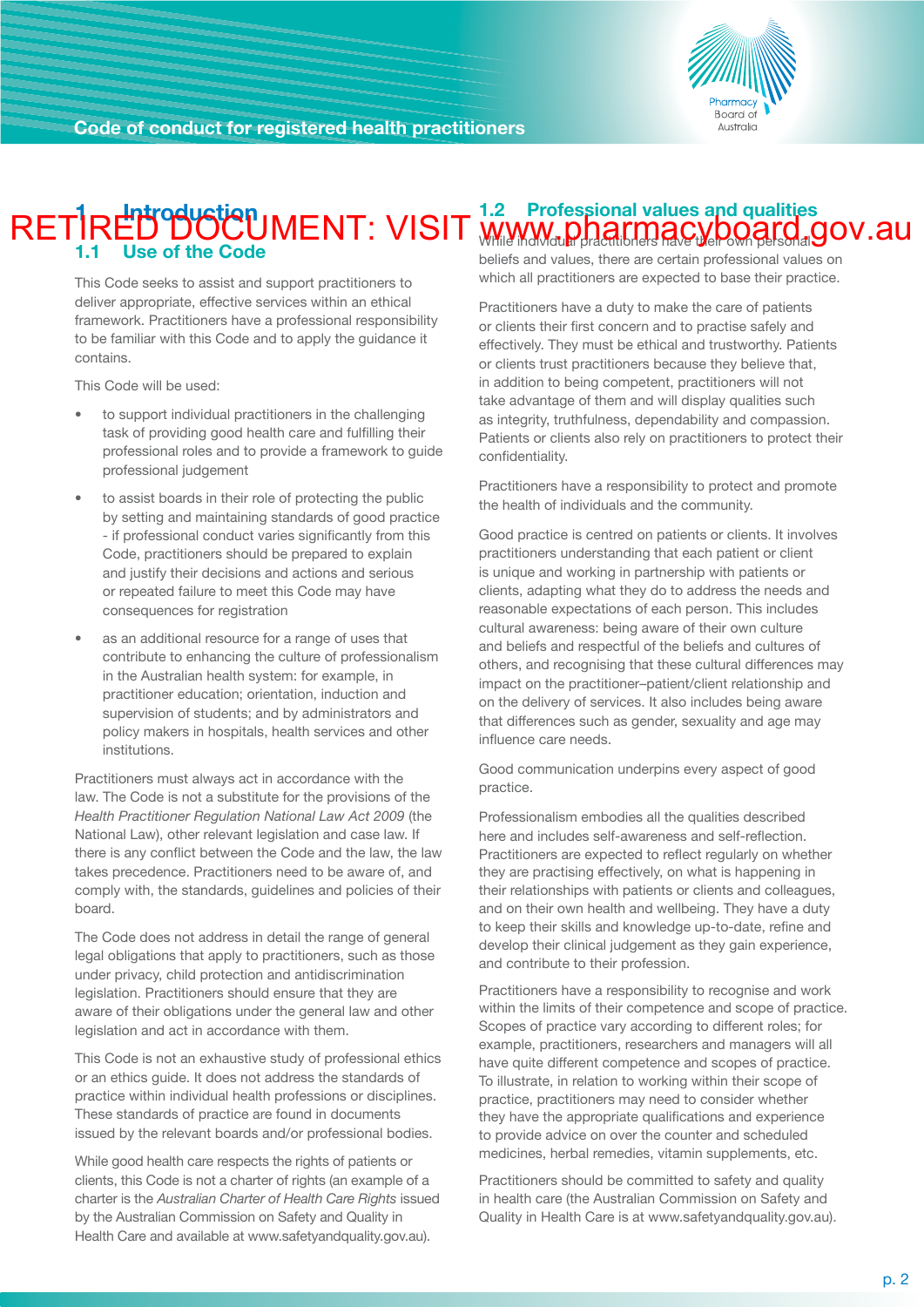<span id="page-4-0"></span>



#### **1.3 Australia and Australian health care**  Australia is culturally diverse. We inhabit a land that, d). recognising the limits to a practitioner's own skills and competence and referring a patient or client to another practitioner when this is in the best interests of the RETIRED DOCUMENT: VISIT www.pharmacyboarderglanglevy.au

for many ages, was held and cared for by Indigenous Australians, whose history and culture have uniquely shaped our nation. Our society is further enriched by the contribution of people from many nations who have made Australia their home.

Practitioners in Australia reflect the cultural diversity of our society and this diversity strengthens the health professions.

There are many ways to practise a health profession in Australia. Practitioners have critical roles in caring for people who are unwell, assisting people to recover and seeking to keep people well. This Code focuses on these roles. For practitioners with roles that involve little or no contact with patients or clients, not all of this Code may be relevant, but the underpinning principles will still apply.

#### **1.4 Substitute decision makers**

There are several conditions or situations in which patients or clients may have limited competence or capacity to make independent decisions about their health care; for example, people with dementia or acute conditions that temporarily affect competence and children or young people, depending on their age and capacity (see Section 3.5 Informed consent).

In this Code, reference to the terms 'patients or clients' also includes substitute decision makers for patients or clients who do not have the capacity to make their own decisions. These can be parents or a legally appointed decision maker. If in doubt, seek advice from the relevant guardianship authority.

# **2 Providing good care**

#### **2.1 Introduction**

Care of the patient or client is the primary concern for health professionals in clinical practice. Providing good care includes:

- a). assessing the patient or client, taking into account his or her history, views and an appropriate physical examination where relevant; the history includes relevant psychological, social and cultural aspects
- b). formulating and implementing a suitable management plan (including providing treatment and advice and, where relevant, arranging investigations and liaising with other treating practitioners)
- c). facilitating coordination and continuity of care

patients or clients

e). recognising and respecting the rights of patients or clients to make their own decisions.

#### **2.2 Good care**

Maintaining a high level of professional competence and conduct is essential for good care. Good practice involves:

- a). recognising and working within the limits of a practitioner's competence and scope of practice
- b). ensuring that practitioners maintain adequate knowledge and skills to provide safe and effective care
- c). when moving into a new area of practice, ensuring that a practitioner has undertaken sufficient training and/or qualifications to achieve competency in that area
- d). practising patient/client-centred care, including encouraging patients or clients to take interest in, and responsibility for the management of their health and supporting them in this
- e). maintaining adequate records (see Section 8.4 Health records)
- f). considering the balance of benefit and harm in all clinical management decisions
- g). communicating effectively with patients or clients (see Section 3.3 Effective communication)
- h). providing treatment options based on the best available information
- i). taking steps to alleviate the symptoms and distress of patients or clients, whether or not a cure is possible
- j). supporting the right of the patient or client to seek a second opinion
- k). consulting and taking advice from colleagues when appropriate
- l). making responsible and effective use of the resources available to practitioners (see Section 5.2 Wise use of health care resources)
- m). ensuring that the personal views of a practitioner do not affect the care of a patient or client adversely
- n). practising in accordance with the current and accepted evidence base of the health profession, including clinical outcomes.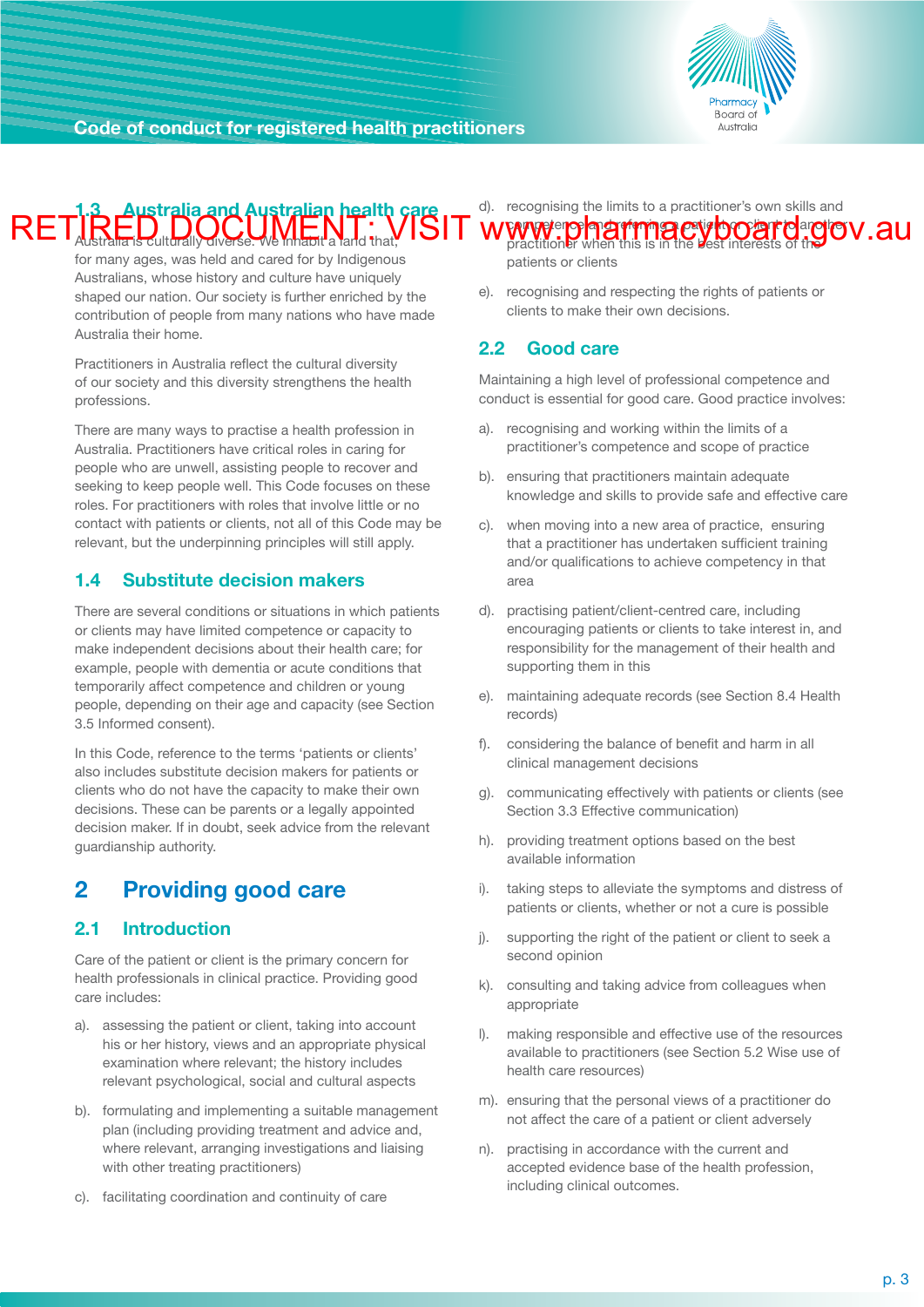

#### <span id="page-5-0"></span>**2.3 Shared decision making** Making decisions about health care is the shared **3 Working with patients**  RETIRED DOCUMENT: VISIT www.pharmacyboard.gov.au

responsibility of the treating practitioner and the patient or client who may wish to involve his or her family, carer/s and/or others (also see Section 1.4 Substitute decision makers).

#### **2.4 Decisions about access to care**

Practitioner decisions about access to care need to be free from bias and discrimination. Good practice involves:

- a). treating patients or clients with respect at all times
- b). not prejudicing the care of a patient or client because a practitioner believes that the behaviour of the patient or client has contributed to his or her condition
- c). upholding the duty to the patient or client and not discriminating on grounds irrelevant to health care, including race, religion, sex, disability or other grounds specified in antidiscrimination legislation
- d). investigating and treating patients or clients on the basis of clinical need and the effectiveness of the proposed investigations or treatment, and not providing unnecessary services
- e). keeping practitioners and their staff safe when caring for patients or clients; while action should be taken to protect practitioners and their staff if a patient or client poses a risk to health or safety, the patient or client should not be denied care, if reasonable steps can be taken to keep practitioners and their staff safe
- f). being aware of a practitioner's right to not provide or participate directly in treatments to which the practitioner objects conscientiously, informing patients or clients and, if relevant, colleagues of the objection, and not using that objection to impede access to treatments that are legal
- g). not allowing moral or religious views to deny patients or clients access to health care, recognising that practitioners are free to decline to provide or participate in that care personally.

#### **2.5 Treatment in emergencies**

Treating patients or clients in emergencies requires practitioners to consider a range of issues, in addition to the provision of best care. Good practice involves offering assistance in an emergency that takes account of the practitioner's own safety, skills, the availability of other options and the impact on any other patients or clients under the practitioner's care, and continuing to provide that assistance until services are no longer required.

#### **3.1 Introduction**

Relationships based on openness, trust and good communication will enable practitioners to work in partnership with patients or clients.

#### **3.2 Partnership**

A good partnership between a practitioner and the person he or she is caring for requires high standards of personal conduct. This involves:

- a). being courteous, respectful, compassionate and honest
- b). treating each patient or client as an individual
- c). protecting the privacy and right to confidentiality of patients or clients, unless release of information is required by law or by public interest considerations
- d). encouraging and supporting patients or clients and, when relevant, their carer/s or family in caring for themselves and managing their health
- e). encouraging and supporting patients or clients to be well-informed about their health and assisting patients or clients to make informed decisions about their health care activities and treatments by providing information and advice to the best of a practitioner's ability and according to the stated needs of patients or clients
- f). respecting the right of the patient or client to choose whether or not he or she participates in any treatment or accepts advice
- g). recognising that there is a power imbalance in the practitioner-patient/client relationship and not exploiting patients or clients physically, emotionally, sexually or financially (also see Section 8.2 Professional boundaries and Section 8.12 Financial and commercial dealings).

#### **3.3 Effective communication**

An important part of the practitioner-patient/client relationship is effective communication. This involves:

- a). listening to patients or clients, asking for and respecting their views about their health and responding to their concerns and preferences
- b). encouraging patients or clients to tell a practitioner about their condition and how they are managing it,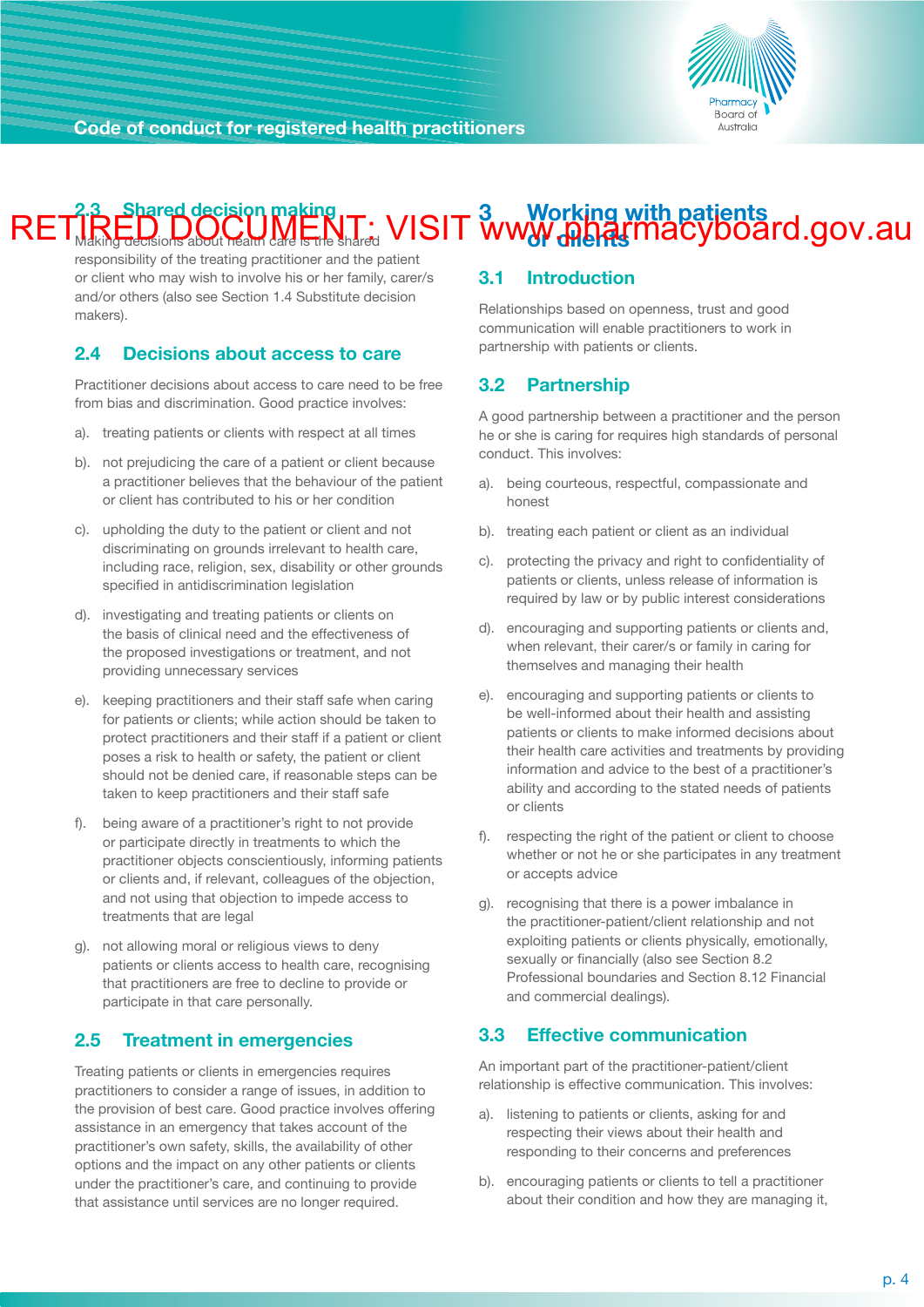**Board** of **Australia** 

**Code of conduct for registered health practitioners**

including any alternative or complementary therapies RETIRE®®®OCUMENT: VISIT obtaining informed consent from the patient or RETIRED **DOCUMENT: VISIT www.pharmacyboard.gov.au** 

- c). informing patients or clients of the nature of and need for all aspects of their clinical care, including examination and investigations, and giving them adequate opportunity to question or refuse intervention and treatment
- d). discussing with patients or clients their condition and the available health care options, including their nature, purpose, possible positive and adverse consequences, limitations and reasonable alternatives wherever they exist
- e). endeavouring to confirm that a patient or client understands what a practitioner has said
- f). ensuring that patients or clients are informed of the material risks associated with any part of a proposed management plan
- g). responding to questions from patients or clients and keeping them informed about their clinical progress
- h). making sure, wherever practical, that arrangements are made to meet the specific language, cultural and communication needs of patients or clients and being aware of how these needs affect understanding
- i). becoming familiar with, and using wherever necessary, qualified language interpreters or cultural interpreters to help meet the communication needs of patients or clients, including those who require assistance because of their English skills, or because they are speech or hearing impaired (wherever possible, practitioners should use trained translators and interpreters rather than family members or other staff; information about government-funded interpreter services is available on the Australian Government Department of Immigration and Citizenship website)
- j). when using interpreters:
	- taking reasonable steps to ensure that the interpreter is competent to work as an interpreter in the relevant context
	- taking reasonable steps to ensure that the interpreter is not in a relationship with the patient or client that may impair the interpreter's iudgement
	- taking reasonable steps to ensure that the interpreter will keep confidential the existence and content of the service provided to the patient or client
	- taking reasonable steps to ensure that the interpreter is aware of any other relevant provisions of this Code

k). a health practitioner must communicate appropriately with and provide relevant information to other stakeholders including members of the treating team.

#### **3.4 Confidentiality and privacy**

Practitioners have ethical and legal obligations to protect the privacy of people requiring and receiving care. Patients or clients have a right to expect that practitioners and their staff will hold information about them in confidence, unless release of information is required by law or public interest considerations. Good practice involves:

- a). treating information about patients or clients as confidential
- b). seeking consent from patients or clients before disclosing information where practicable
- c). being aware of the requirements of the privacy and/ or health records legislation that operates in relevant States and Territories and applying these requirements to information held in all formats, including electronic information
- d). sharing information appropriately about patients or clients for their health care while remaining consistent with privacy legislation and professional guidelines about confidentiality
- e). where relevant, being aware that there are complex issues relating to genetic information and seeking appropriate advice about disclosure of such information
- providing appropriate surroundings to enable private and confidential consultations and discussions to take place
- g). ensuring that all staff are aware of the need to respect the confidentiality and privacy of patients or clients and refrain from discussing patients or clients in a non-professional context
- h). using appropriate consent forms for release of information which limits disclosure to relevant health and medical information.

#### **3.5 Informed consent**

Informed consent is a person's voluntary decision about health care that is made with knowledge and understanding of the benefits and risks involved. A useful guide to the information that practitioners need to give to patients is available in the National Health and Medical Research Council (NHMRC) publication *General Guidelines for Medical Practitioners in Providing Information to Patients* (www.nhmrc.gov.au ). The NHMRC Guidelines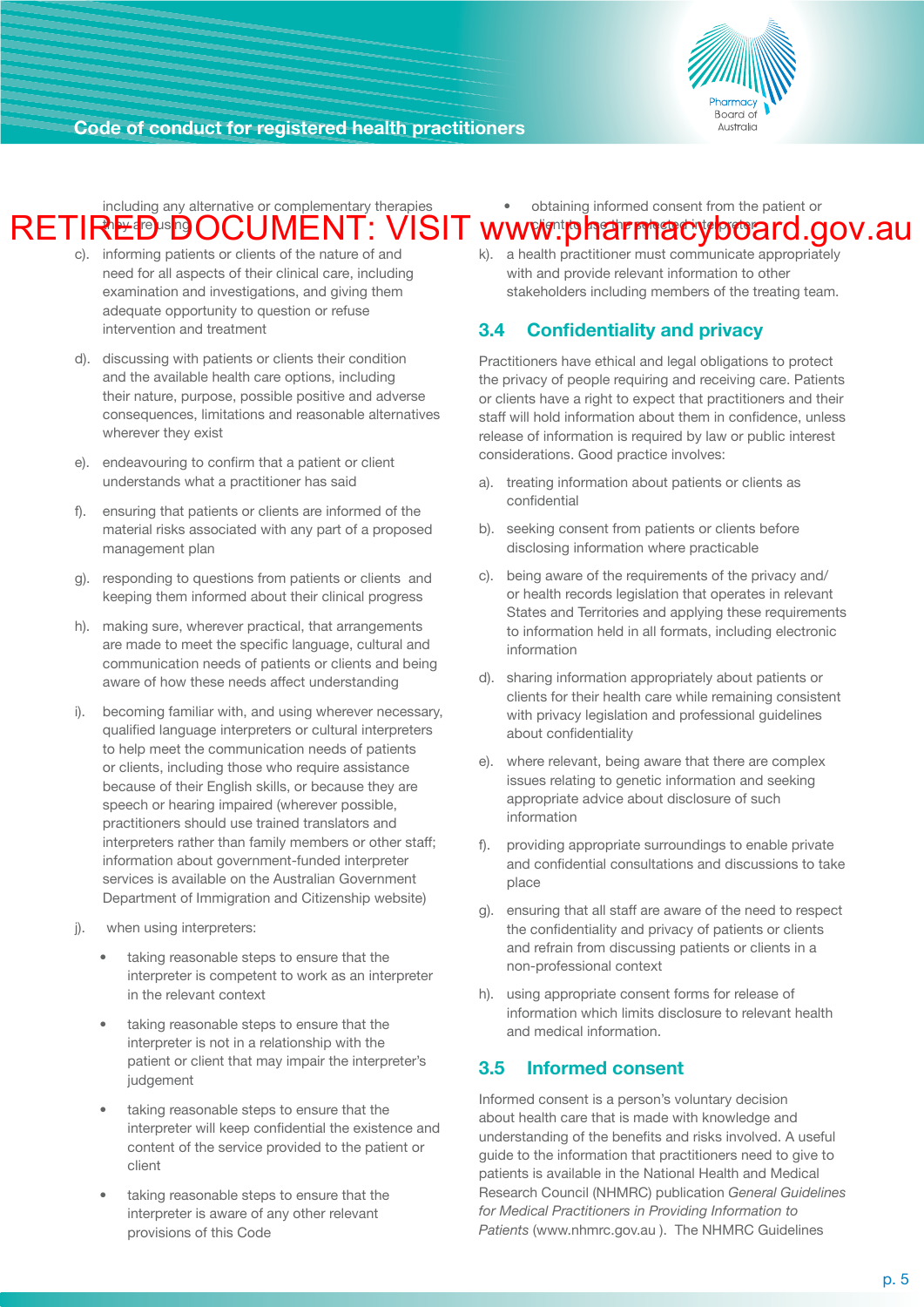

cover the information that practitioners should provide Tab**ov heir portosed management or approach, includ** the need to provide more information where the risk of RET<sup>ab</sup>REiDorBenGelthWErNter: inVisiT www.pharmmacyboard.gov.au

harm is greater and likely to be more serious and advice about how to present information.

Good practice involves:

- a). providing information to patients or clients in a way they can understand before asking for their consent
- b). obtaining informed consent or other valid authority before undertaking any examination or investigation, providing treatment (this may not be possible in an emergency) or involving patients or clients in teaching or research, including providing information on material risks
- c). when referring a patient or client for investigation or treatment, advising the patient or client that there may be additional costs, which he or she may wish to clarify before proceeding
- d). when working with a patient or client whose capacity to give consent is or may be impaired or limited, obtaining the consent of people with legal authority to act on behalf of the patient or client and attempting to obtain the consent of the patient or client as far as practically possible
- e). documenting consent appropriately, including considering the need for written consent for procedures which may result in serious injury or death.

Fees and Financial consent

- a). Patients or clients should be made aware of all the fees and charges involved in a course of treatment, prior to the health service being provided as much as practical
- b). Discussion about fees should be in a manner appropriate to the professional relationship and should include discussion about the cost of all required services and general agreement as to the level of treatment to be provided.

#### **3.6 Children and young people**

Caring for children and young people brings additional responsibilities for practitioners. Good practice involves:

- a). placing the interests and wellbeing of the child or young person first
- b). considering the young person's capacity for decision making and consent; in general, where a practitioner judges that a person is of a sufficient age and of sufficient mental and emotional capacity to give consent to a service, then that person should be able to request and provide informed consent to receive
- c). ensuring that, when communicating with a child or young person, practitioners:
	- treat the child or young person with respect and listen to his or her views

services without the consent of a parent, guardian or

- encourage questions and answer those questions to the best of the practitioner's ability
- provide information in a way the child or young person can understand
- recognise the role of parents and, when appropriate, encourage the child or young person to involve his or her parents in decisions about care
- remain alert to children and young people who may be at risk and notify appropriate child protection authorities as required by law. This may include where a parent is refusing treatment for his or her child or young person and this decision may not be in the best interests of the child or young person.

#### **3.7 Culturally safe and sensitive practice**

Good practice involves genuine efforts to understand the cultural needs and contexts of different patients or clients to obtain good health outcomes. This includes:

- a). having knowledge of, respect for and sensitivity towards the cultural needs of the community practitioners serve, including those of Indigenous Australians and those from culturally and linguistically diverse backgrounds
- b). acknowledging the social, economic, cultural and behavioural factors influencing health, both at individual and population levels
- c). understanding that a practitioner's own culture and beliefs influence his or her interactions with patients or clients
- d). adapting practice to improve engagement with patients or clients and health care outcomes.

#### **3.8 Patients who may have additional needs**

Some patients or clients (including those with impaired decision making capacity) have additional needs. Good practice in managing the care of these patients or clients includes: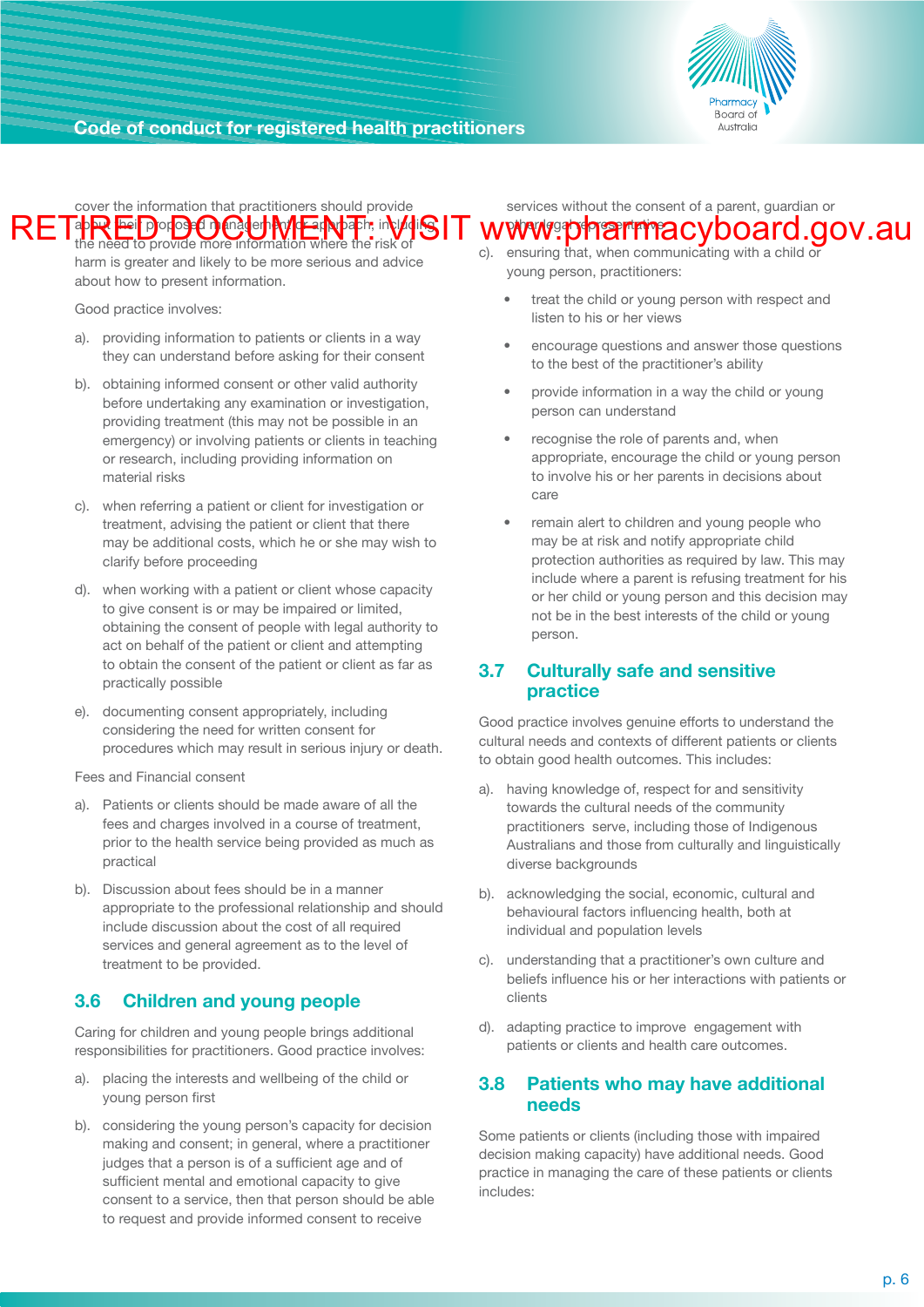

## paying particular attention to communication  $\mathsf{RE}$  in  $\mathsf{R}$  below that increase that increase  $\mathsf{R}$

necessary to ensure just access to health care

- c). recognising that there may be a range of people involved in their care such as carers, family members or a guardian, and involving them when appropriate
- d). being aware that these patients or clients may be at greater risk.

#### **3.9 Relatives, carers and partners**

Good practice involves:

- a). being considerate to relatives, carers, partners and others close to the patient or client and respectful of their role in the care of the patient or client
- b). with appropriate consent, being responsive in providing information.

#### **3.10 Adverse events and open disclosure**

When adverse events occur, practitioners have a responsibility to be open and honest in communication with a patient or client to review what has occurred and to report appropriately (also see Open disclosure at Section 6.2(a)). When something goes wrong, good practice involves:

- a). recognising what has happened
- b). acting immediately to rectify the problem, if possible. including seeking any necessary help and advice
- c). explaining to the patient or client as promptly and fully as possible what has happened and the anticipated short-term and long-term consequences
- d). acknowledging any patient or client distress and providing appropriate support
- e). complying with any relevant policies, procedures and reporting requirements, subject to advice from a professional indemnity insurer
- f). reviewing adverse events and implementing changes to reduce the risk of recurrence (see Section 6 Minimising risk)
- g). reporting adverse events to the relevant authority as required (see Section 6 Minimising risk)
- h). ensuring patients or clients have access to information about the processes for making a complaint (for example, through the relevant board or health care complaints commission).

#### **3.11 When a notification is made**

Patients or clients have a right to complain about their care. When a notification is made, good practice involves: a). acknowledging the person's right to complain

# $\mathsf{RETJ}\mathsf{R}$ EDarDOCUMENT: VISIT www.pharmacyboard.gov.au

possible

- c). providing a prompt, open and constructive response including an explanation and if appropriate an apology
- d). ensuring the notification does not affect the person's care adversely; in some cases, it may be advisable to refer the person to another practitioner
- e). complying with relevant complaints legislation, policies and procedures.

#### **3.12 End of life care**

Practitioners have a vital role in assisting the community to deal with the reality of death and its consequences. In caring for patients or clients towards the end of their life, good practice involves:

- a). taking steps to manage a person's symptoms and concerns in a manner consistent with his or her values and wishes
- b). where relevant, providing or arranging appropriate palliative care
- c). understanding the limits of services in prolonging life and recognising when efforts to prolong life may not benefit the person
- d). for those practitioners involved in care that may prolong life, understanding that practitioners do not have a duty to try to prolong life at all cost but do have a duty to know when not to initiate and when to cease attempts at prolonging life, while ensuring that patients or clients receive appropriate relief from distress
- e). accepting that patients or clients have the right to refuse treatment or to request the withdrawal of treatment already started
- f). respecting different cultural practices related to death and dying
- g). striving to communicate effectively with patients or clients and their families so they are able to understand the outcomes that can and cannot be achieved
- h). where relevant, facilitating advanced care planning
- taking reasonable steps to ensure that support is provided to patients or clients and their families, even when it is not possible to deliver the outcome they desire
- j). communicating with patients or clients and their families about bad news or unexpected outcomes in the most appropriate way and providing support for them while they deal with this information
- k). when a patient or client dies, being willing to explain, to the best of the practitioner's knowledge, the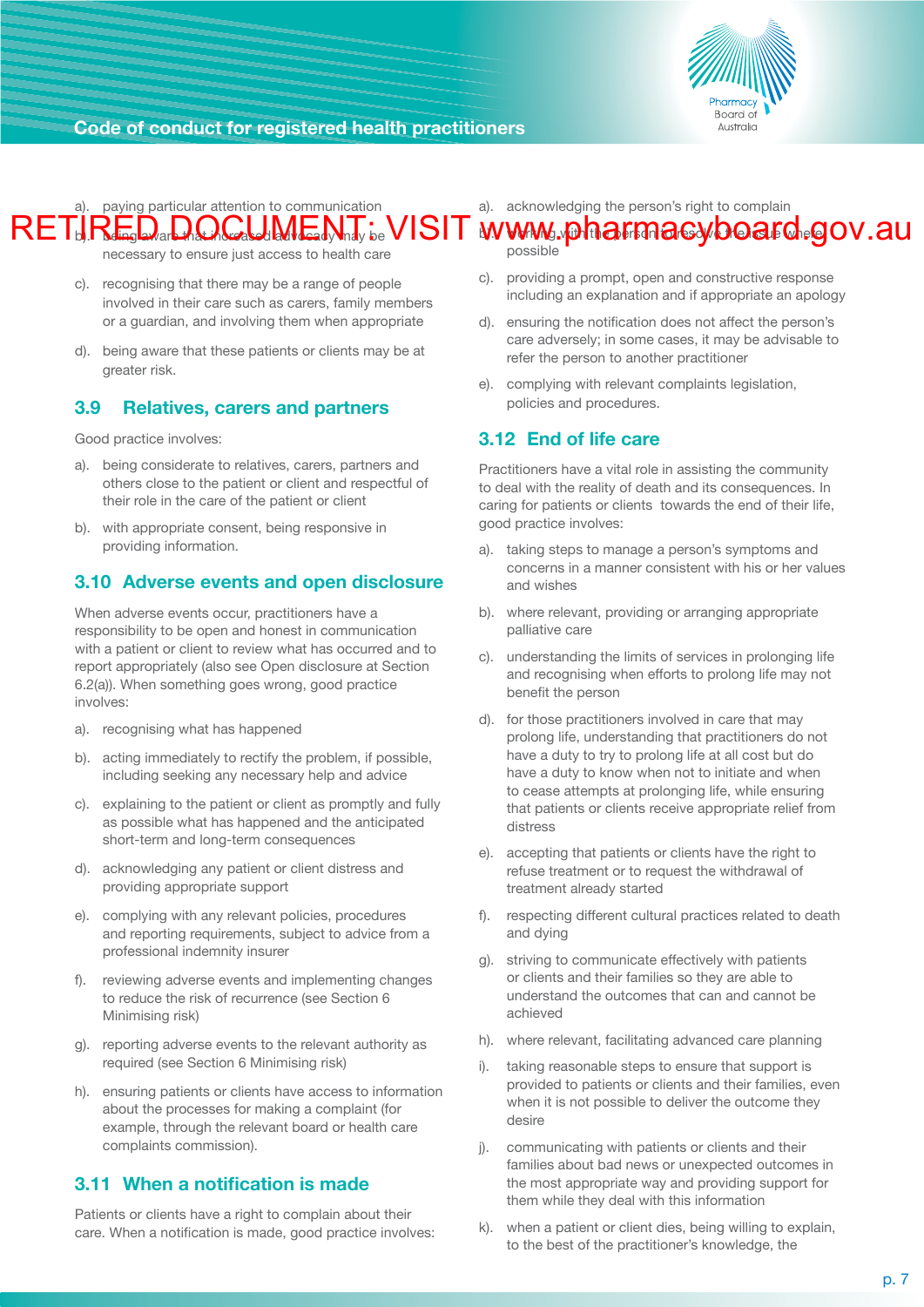

#### <span id="page-9-0"></span>circumstances of the death to appropriate members of his or her family and care is **here it is known the** patient or client would have objected. **4 Working with other**  RETIR<sup>ED P</sup>RED PRO CONTENT MOVISIT WWW.pharmacyboard.gov.au

#### **3.13 Ending a professional relationship**

In some circumstances, the relationship between a practitioner and a patient or client may become ineffective or compromised and may need to end. Good practice involves ensuring that the patient or client is informed adequately of the decision and facilitating arrangements for the continuing care of the patient or client, including passing on relevant clinical information.

#### **3.14 Personal relationships**

Good practice recognises that providing care to those in a close relationship, for example close friends, work colleagues and family members, can be inappropriate because of the lack of objectivity, possible discontinuity of care and risks to the practitioner or patient. When a practitioner chooses to provide care to those in a close relationship, good practice requires that:

- adequate records are kept
- confidentiality is maintained
- adequate assessment occurs
- appropriate consent is obtained for the circumstances which is acknowledged by both the practitioner and patient or client
- at all times an option to discontinue care is maintained.

#### **3.15 Working with multiple clients**

Where practitioners are considering treating multiple patients or clients simultaneously in class or group work, or more than one individual patient or client at the same time, practitioners should consider whether this mode of treatment is appropriate to the patients or clients involved (see also Section 3.4 Confidentiality and Privacy).

#### **3.16 Closing a practice**

When closing or relocating a practice, good practice involves:

- a). giving advance notice where possible
- b). facilitating arrangements for the continuing care of all current patients, including the transfer or appropriate management of all patient records while following the law governing privacy and health records in the jurisdiction.

#### **4.1 Introduction**

Good relationships with colleagues and other practitioners strengthen the practitioner–patient/client relationship and enhance patient care.

#### **4.2 Respect for colleagues and other practitioners**

Good care is enhanced when there is mutual respect and clear communication between all health professionals involved in the care of the patient or client. Good practice involves:

- a). communicating clearly, effectively, respectfully and promptly with colleagues and other practitioners caring for the patient or client
- b). acknowledging and respecting the contribution of all practitioners involved in the care of the patient or client.

#### **4.3 Delegation, referral and handover**

'Delegation' involves one practitioner asking another to provide care on behalf of the delegating practitioner while he or she retains overall responsibility for the care of the patient or client. 'Referral' involves one practitioner sending a patient or client to obtain an opinion or treatment from another practitioner. Referral usually involves the transfer (in part) of responsibility for the care of the patient or client, usually for a defined time and a particular purpose, such as care that is outside the referring practitioner's expertise or scope of practice. 'Handover' is the process of transferring all responsibility to another practitioner.

Good practice involves:

- a). taking reasonable steps to ensure that the person to whom a practitioner delegates, refers or hands over has the qualifications, experience, knowledge and skills to provide the care required
- b). understanding that, although a delegating practitioner will not be accountable for the decisions and actions of those to whom he or she delegates, the delegating practitioner remains responsible for the overall management of the patient or client and for the decision to delegate
- c). always communicating sufficient information about the patient or client and the treatment needed to enable the continuing care of the patient or client.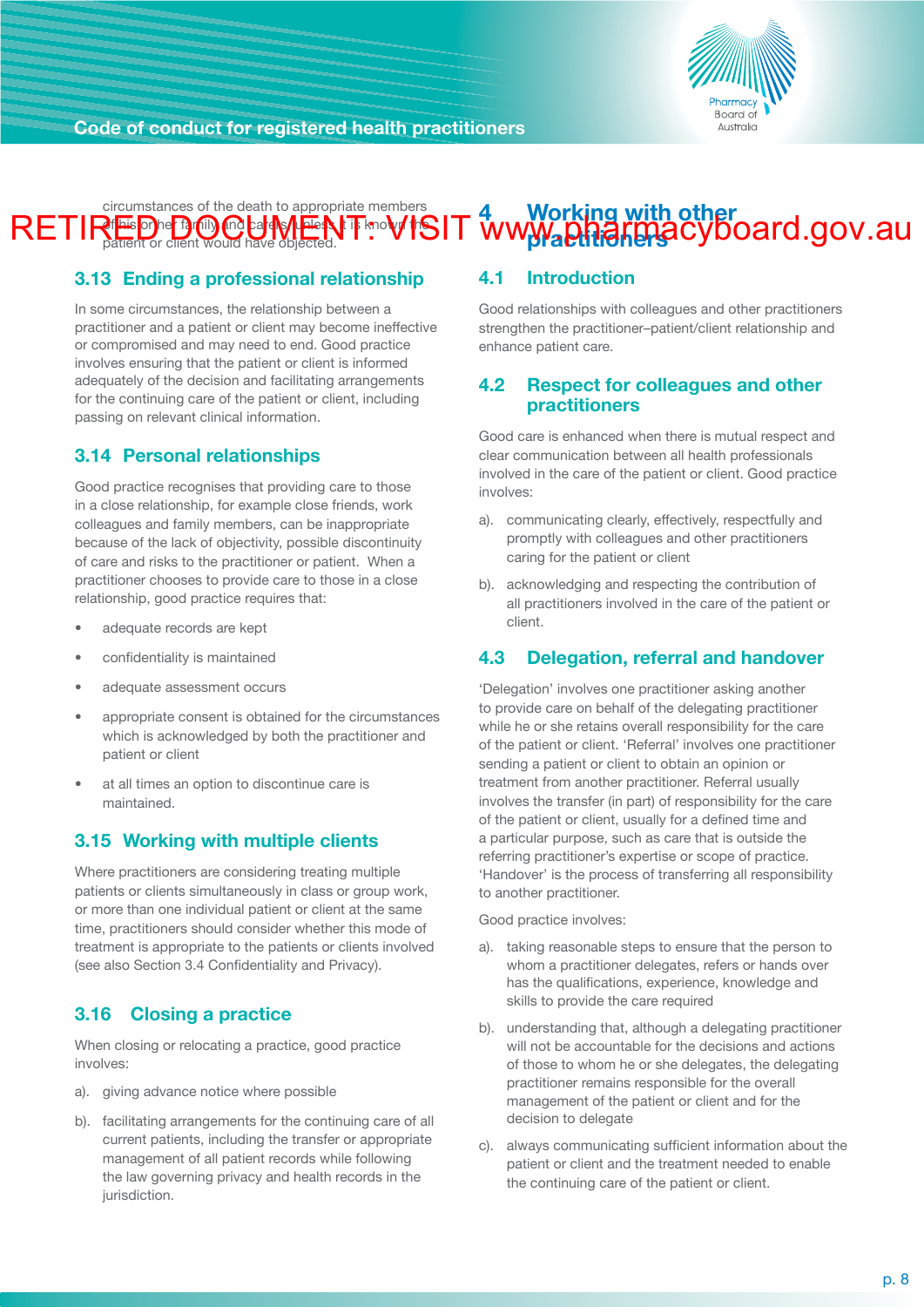

#### <span id="page-10-0"></span>**4.4 Teamwork** Many practitioners work closely with a wide range **5.2 Wise use of health care resources** RETIRED DOCUMENT: VISIT www.pharmacyboard.gov.au

of other practitioners. Effective collaboration is a fundamental aspect of good practice when working in a team. The care of patients or clients is improved when there is mutual respect and clear communication as well as an understanding of the responsibilities, capacities, constraints and ethical codes of each other's health professions. Working in a team does not alter a practitioner's personal accountability for professional conduct and the care provided. When working in a team, good practice involves:

- a). understanding the particular role in the team and attending to the responsibilities associated with that role
- b). advocating for a clear delineation of roles and responsibilities, including that there is a recognised team leader or coordinator although care within the team may be provided by different practitioners from different health professions within different models of care
- c). communicating effectively with other team members
- d). informing patients or clients about the roles of team members
- e). acting as a positive role model for team members
- f). understanding the nature and consequences of bullying and harassment and seeking to avoid or eliminate such behaviour in the workplace.

#### **4.5 Coordinating care with other practitioners**

Good patient care requires coordination between all treating practitioners. Good practice involves:

- a). communicating all the relevant information in a timely way
- b). ensuring that it is clear to the patient or client, the family and colleagues who has ultimate responsibility for coordinating the care of the patient or client.

## **5 Working within the health care system**

#### **5.1 Introduction**

Practitioners have a responsibility to contribute to the effectiveness and efficiency of the health care system. practice involves:

- a). ensuring that the services provided are appropriate for the assessed needs of the patient or client and are not excessive, unnecessary or not reasonably required
- b). upholding the right of patients or clients to gain access to the necessary level of health care, and, whenever possible, helping them to do so
- c). supporting the transparent and equitable allocation of health care resources
- d). understanding that the use of resources can affect the access other patients or clients have to health care resources.

#### **5.3 Health advocacy**

There are significant disparities in the health status of different groups in the Australian community. These disparities result from social, cultural, geographic, health-related and other factors. In particular, Indigenous Australians bear the burden of gross social, cultural and health inequity. Other groups may experience health disparities including people with intellectual or physical disabilities, those from culturally and linguistically diverse backgrounds and refugees. Good practice involves using expertise and influence to protect and advance the health and wellbeing of individual patients or clients, communities and populations.

#### **5.4 Public health**

Practitioners have a responsibility to promote the health of the community through disease prevention and control, education and, where relevant, screening. Good practice involves:

- a). understanding the principles of public health, including health education, health promotion, disease prevention and control and screening
- b). participating in efforts to promote the health of the community and being aware of obligations in disease prevention, including screening and reporting notifiable diseases where relevant.

# **6 Minimising risk**

#### **6.1 Introduction**

Risk is inherent in health care. Minimising risk to patients or clients is an important component of practice. Good practice involves understanding and applying the key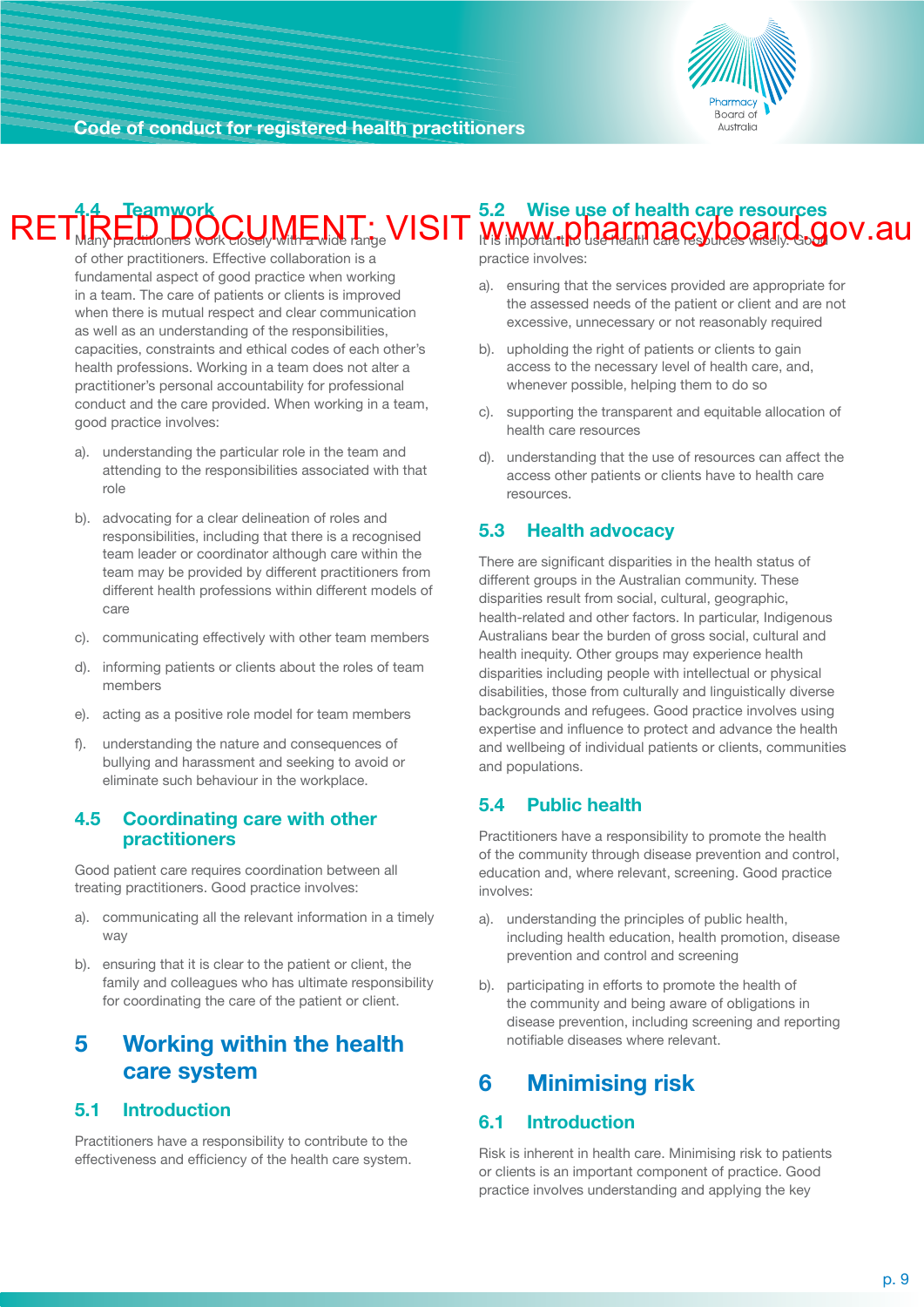

#### <span id="page-11-0"></span>principles of risk minimisation and management in RETHRED DOCUMENT: *Basic Model of Risk Management* **6.3 Practitioner performance**  RETIRED DOCUMENT: VISIT www.pharmacyboard.gov.au



## **6.2 Risk management**

Good practice in relation to risk management involves:

- a). being aware of the principles of open disclosure and a non-punitive approach to incident management; a useful reference is the Australian Commission on Safety and Quality in Health Care's *National Open Disclosure Standard* available at www.safetyandquality.gov.au
- b). participating in systems of quality assurance and improvement
- c). participating in systems for surveillance and monitoring of adverse events and 'near misses', including reporting such events
- d). if a practitioner has management responsibilities, making sure that systems are in place for raising concerns about risks to patients or clients
- e). working in practice and within systems to reduce error and improve the safety of patients or clients and supporting colleagues who raise concerns about the safety of patients or clients
- f). taking all reasonable steps to address the issue if there is reason to think that the safety of patients or clients may be compromised.

practitioner is performing poorly. If there is a risk, good practice involves:

- a). complying with statutory reporting requirements, including those under the National Law
- b). recognising and taking steps to minimise the risks of fatigue, including complying with relevant State and Territory occupational health and safety legislation
- c). If a practitioner knows or suspects that he or she has a health condition that could adversely affect judgement or performance, following the guidance in Section 9.2 Practitioner health
- d). taking steps to protect patients or clients from being placed at risk of harm by a colleague's conduct, practice or ill health
- e). taking appropriate steps to assist a colleague to receive help if there are concerns about the colleague's performance or fitness to practise
- f). if a practitioner is not sure what to do, seeking advice from an experienced colleague, the employer/s, practitioner health advisory services, professional indemnity insurers, the boards or a professional organisation.

# **7 Maintaining professional performance**

## **7.1 Introduction**

Maintaining and developing knowledge, skills and professional behaviour are core aspects of good practice. This requires self-reflection and participation in relevant professional development, practice improvement and performance-appraisal processes to continually develop professional capabilities. These activities must continue through a practitioner's working life as science and technology develop and society changes.

#### **7.2 Continuing professional development**

Development of knowledge, skills and professional behaviour must continue throughout a practitioner's working life. Good practice involves keeping knowledge and skills up-to-date to ensure that practitioners continue to work within their competence and scope of practice. The National Law requires practitioners to undertake CPD. Practitioners should refer to the board's Registration Standard and guideline regarding CPD for details of these requirements.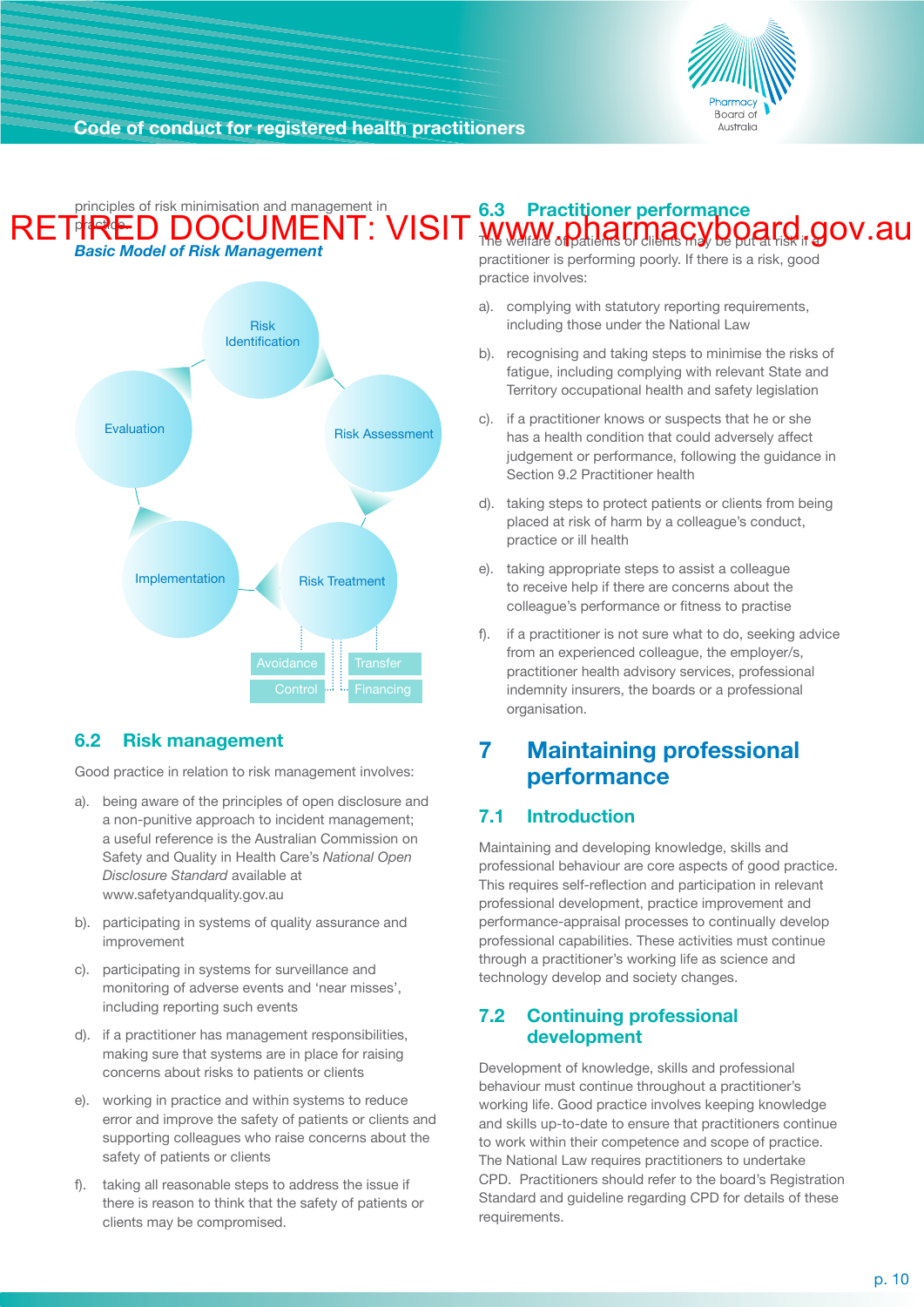

#### <span id="page-12-0"></span>**8 Professional behaviour 8.1 Introduction 8.4 Health records** RETIRED DOCUMENT: VISIT www.pharmacyboard.gov.au

In professional life, practitioners must display a standard of behaviour that warrants the trust and respect of the community. This includes observing and practising the principles of ethical conduct.

The guidance contained in this section emphasises the core qualities and characteristics of good practitioners outlined in Section 1.2 Professional values and qualities.

### **8.2 Professional boundaries**

Professional boundaries refers to the clear separation that should exist between professional conduct aimed at meeting the health needs of patients or clients and a practitioner's own personal views, feelings and relationships which are not relevant to the therapeutic relationship. Professional boundaries are integral to a good practitioner-patient/client relationship. They promote good care for patients or clients and protect both parties. Good practice involves:

- a). maintaining professional boundaries
- b). never using a professional position to establish or pursue a sexual, exploitative or otherwise inappropriate relationship with anybody under a practitioner's care; this includes those close to the patient or client, such as their carer, guardian, spouse or the parent of a child patient or client
- c). recognising that sexual relationships with people who have previously been a practitioner's patients or clients are often inappropriate, depending on the extent of the professional relationship and the vulnerability of a previous patient or client
- d). avoiding the expression of personal beliefs to patients or clients in ways that exploit their vulnerability or that are likely to cause them distress.

## **8.3 Reporting obligations**

Practitioners have statutory responsibility under the National Law to report matters to the boards, please refer to the board's guidelines on Mandatory Reporting. They also have professional obligations to report to the boards and their employer/s if they have had any limitations placed on their practice. Good practice involves:

- a). being aware of these reporting obligations
- b). complying with any reporting obligations that apply to practice
- c). seeking advice from the boards or professional indemnity insurer if practitioners are unsure about their obligations.

for the continuing good care of patients or clients. Practitioners should be aware that some boards have specific guidelines in relation to records. Good practice involves:

- a). keeping accurate, up-to-date and legible records that report relevant details of clinical history, clinical findings, investigations, information given to patients or clients, medication and other management
- b). ensuring that records are held securely and are not subject to unauthorised access, regardless of whether they are held electronically and/or in hard copy
- c). ensuring that records show respect for patients or clients and do not include demeaning or derogatory remarks.
- d). ensuring that records are sufficient to facilitate continuity of care
- e). making records at the time of events or as soon as possible afterwards
- f). recognising the right of patients or clients to access information contained in their health records and facilitating that access
- g). promptly facilitating the transfer of health information when requested by patients or clients.

#### **8.5 Insurance**

Practitioners have a statutory requirement to ensure that practice is appropriately covered by professional indemnity insurance (see the boards' professional indemnity insurance registration standard).

## **8.6 Advertising**

Advertisements for services can be useful in providing information for patients or clients. All advertisements must conform to relevant consumer protection legislation such as the *Trade Practices Act 1974 (Cwlth)* and State and Territory fair trading Acts. Good practice involves:

- a). complying with board guidelines on advertising and relevant State and Territory legislation
- b). making sure that any information published about services is factual and verifiable
- c). practitioners who are not medical practitioners must ensure that any use in advertising of the title 'Dr' is not misleading and does not imply being a medical practitioner; refer to Section 6.4 Advertising of qualifications and titles in the boards' Guidelines for advertising of regulated health services and any specific quidance from the Board on this issue.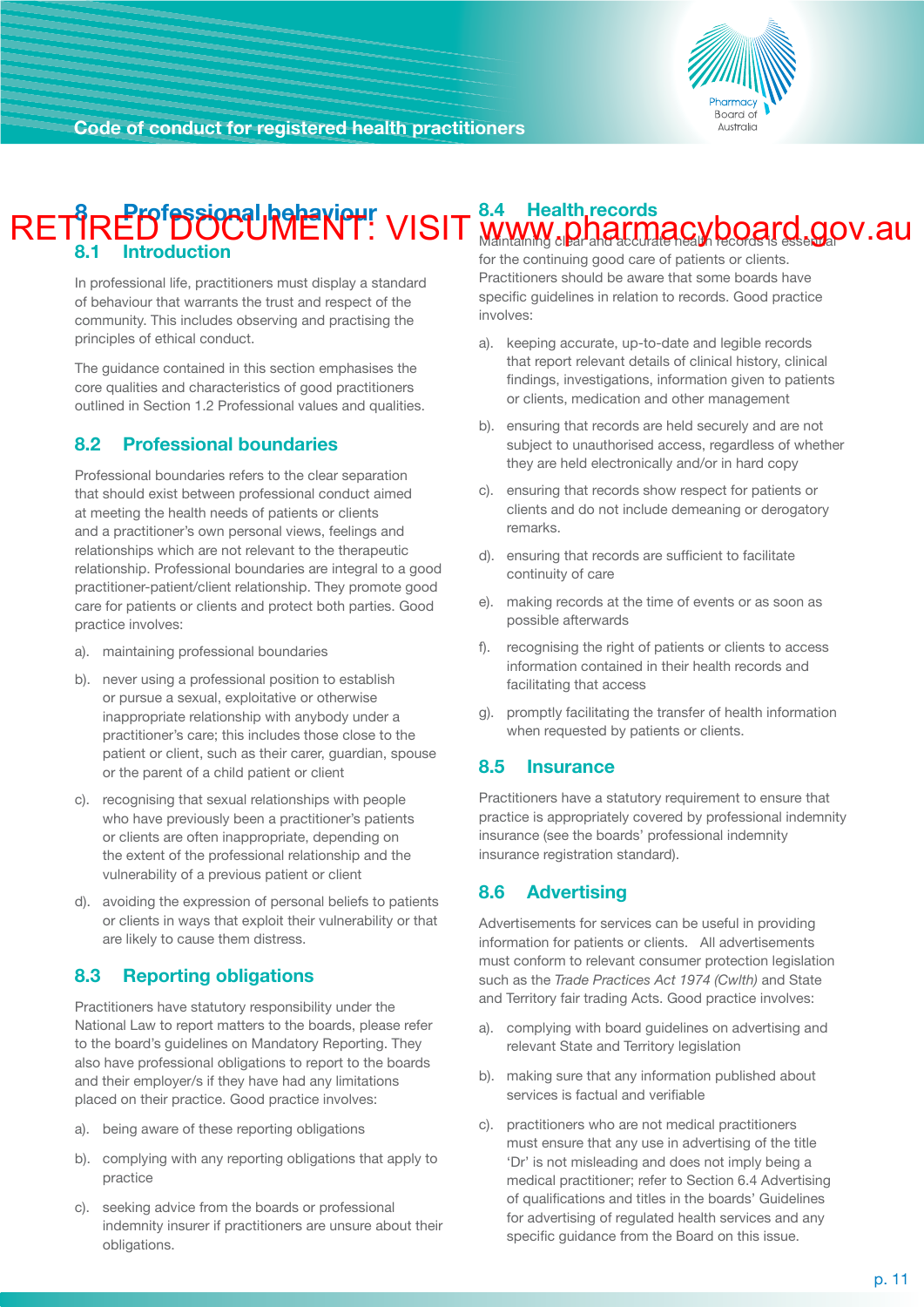

#### **8.7 Legal, insurance and other assessiels** b). not misrepresenting by misstatement or omission a RETIRED DOCUMENT: VISIT www.pharmacyboard.gov.au

When a practitioner is contracted by a third party to provide a legal, insurance or other assessment of a person who is not his or her patient or client, the usual therapeutic practitioner-patient/client relationship does not exist. In this situation, good practice involves:

- a). applying the standards of professional behaviour described in this Code to the assessment; in particular, being courteous, alert to the concerns of the person and ensuring the person's consent
- b). explaining to the person the practitioner's area of practice, role and the purpose, nature and extent of the assessment to be conducted
- c). anticipating and seeking to correct any misunderstandings that the person may have about the nature and purpose of the assessment and report
- d). providing an impartial report (see Section 8.8 Reports, certificates and giving evidence)
- e). recognising that if an unrecognised, serious problem is discovered during the assessment, there is a duty of care to inform the patient or client or their treating practitioner.

#### **8.8 Reports, certificates and giving evidence**

The community places a great deal of trust in practitioners. Consequently, some practitioners have been given the authority to sign documents such as sickness or fitness for work certificates on the assumption that they will only sign statements that they know, or reasonably believe, to be true. Good practice involves:

- a). being honest and not misleading when writing reports and certificates and only signing documents believed to be accurate
- b). taking reasonable steps to verify the content before signing a report or certificate and not omitting relevant information deliberately
- c). if so agreed, preparing or signing documents and reports within a reasonable and justifiable timeframe
- d). making clear the limits of a practitioner's knowledge and not giving opinion beyond those limits when providing evidence.

#### **8.9 Curriculum vitae**

When providing curriculum vitae, good practice involves:

a). providing accurate, truthful and verifiable information about a practitioner's experience and qualifications

Also see Section 10.3 Assessing colleagues in relation to providing references for colleagues.

#### **8.10 Investigations**

Practitioners have responsibilities and rights relating to any legitimate investigation of their practice or that of a colleague. In meeting these responsibilities, it is advisable to seek legal advice or advice from a professional indemnity insurer. Good practice involves:

- a). cooperating with any legitimate inquiry into the treatment of a patient or client and with any complaints procedure that applies to a practitioner's work
- b). disclosing to anyone entitled to ask for it information relevant to an investigation into the conduct, performance or health of a practitioner or colleague
- c). assisting the coroner when an inquest or inquiry is held into the death of a patient or client by responding to his or her enquiries and by offering all relevant information.

#### **8.11 Conflicts of interest**

Patients or clients rely on the independence and trustworthiness of practitioners for any advice or treatment offered. A conflict of interest in practice arises when a practitioner, entrusted with acting in the interests of a patient or client, also has financial, professional or personal interests or relationships with third parties which may affect his or her care of the patient or client.

Multiple interests are common. They require identification, careful consideration, appropriate disclosure and accountability. When these interests compromise, or might reasonably be perceived by an independent observer to compromise the practitioner's primary duty to the patient or client, practitioners must recognise and resolve this conflict in the best interests of the patient or client.

Good practice involves:

- a). recognising potential conflicts of interest that may arise in relation to initiating or continuing a professional relationship with a patient or client
- b). acting in the best interests of patients or clients when making referrals and when providing or arranging treatment or care
- c). informing patients or clients when a practitioner has an interest that could affect, or could be perceived to affect, patient or client care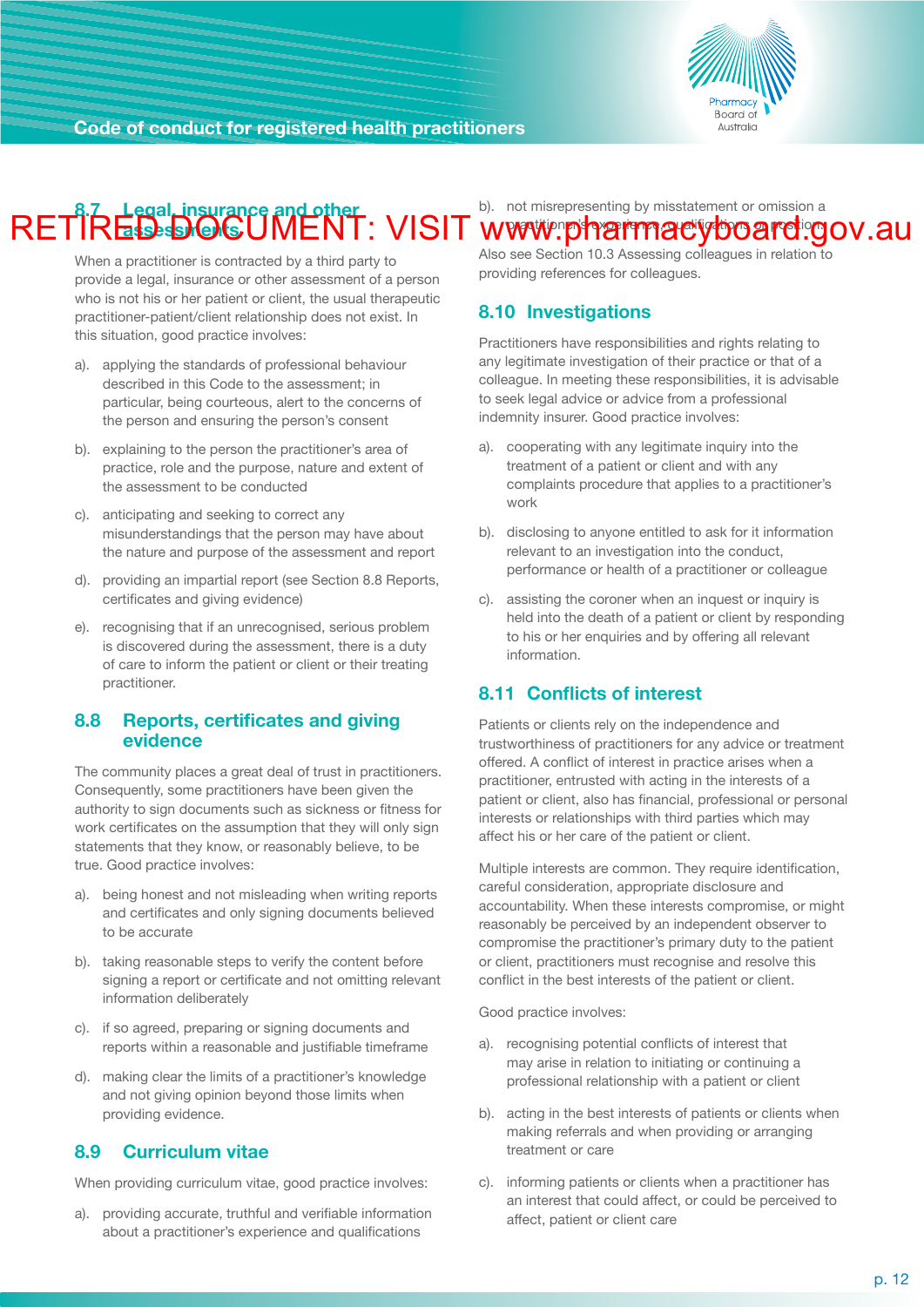

<span id="page-14-0"></span>d). recognising that pharmaceutical and other marketing RETIRE FIRE CO CO CO CO THE REPART OF A VISIT WWW in the process or sell from PIS or her practice way V. AU which practice may be influenced declaring to patients or clients any professional and financial interest in any product a practitioner might endorse or sell from *h*is or her practice and

- e). not asking for or accepting any inducement, gift or hospitality of more than trivial value from companies that sell or market drugs or other products that may affect or be seen to affect the way practitioners prescribe for, treat or refer patients or clients
- f). not asking for or accepting fees for meeting sales representatives
- g). not offering inducements to colleagues or entering into arrangements that could be perceived to provide inducements
- h). not allowing any financial or commercial interest in a hospital, other health care organisation or company providing health care services or products to adversely affect the way in which patients or clients are treated. When practitioners or their immediate family have such an interest and that interest could be perceived to influence the care provided, practitioners must inform their patients or clients.

### **8.12 Financial and commercial dealings**

Practitioners must be honest and transparent in financial arrangements with patients or clients. Good practice involves:

- a). not exploiting the vulnerability or lack of knowledge of patients or clients when providing or recommending services
- b). not encouraging patients or clients to give, lend or bequeath money or gifts that will benefit a practitioner directly or indirectly
- c). not accepting gifts from patients or clients other than tokens of minimal value such as flowers or chocolates and if token gifts are accepted, making a file note or informing a colleague where possible
- d). not becoming involved financially with patients or clients; for example, through loans and investment schemes
- e). not influencing patients or clients or their families to make donations to other people or organisations
- f). being transparent in financial and commercial matters relating to work, including dealings with employers, insurers and other organisations or individuals and in particular:
	- declaring any relevant and material financial or commercial interest that a practitioner or his or her family might have in any aspect of the care of the patient or client

not making an unjustifiable profit from the sale or endorsement.

## **9 Ensuring practitioner health**

#### **9.1 Introduction**

As a practitioner, it is important to maintain health and wellbeing. This includes seeking an appropriate work-life balance.

#### **9.2 Practitioner health**

Good practice involves:

- a). attending a general practitioner or other appropriate practitioner to meet health needs
- b). seeking expert, independent, objective advice when a practitioner needs health care and being aware of the risks of self-diagnosis and self-treatment
- c). understanding the principles of immunisation against communicable diseases
- d). for practitioners who are able to prescribe, conforming to the legislation in the relevant States and Territories in relation to self-prescribing
- e). recognising the impact of fatigue on practitioner health and ability to care for patients or clients and endeavouring to work safe hours whenever possible
- f). being aware of any practitioner health program in the relevant States and Territories if advice or help is needed
- g). if a practitioner knows or suspects that he or she has a health condition or impairment that could adversely affect judgement, performance or the health of patients or clients:
	- not relying on self-assessment of the risk posed to patients or clients
	- consulting a doctor or other practitioner as appropriate about whether, and in what ways, the affected practitioner may need to modify practice and following the treating practitioner's advice
	- being aware of practitioner responsibility under the National Law to notify the boards in relation to certain impairments.

## **9.3 Other practitioners' health**

Health practitioners have a responsibility to assist their colleagues to maintain good health. Good practice involves: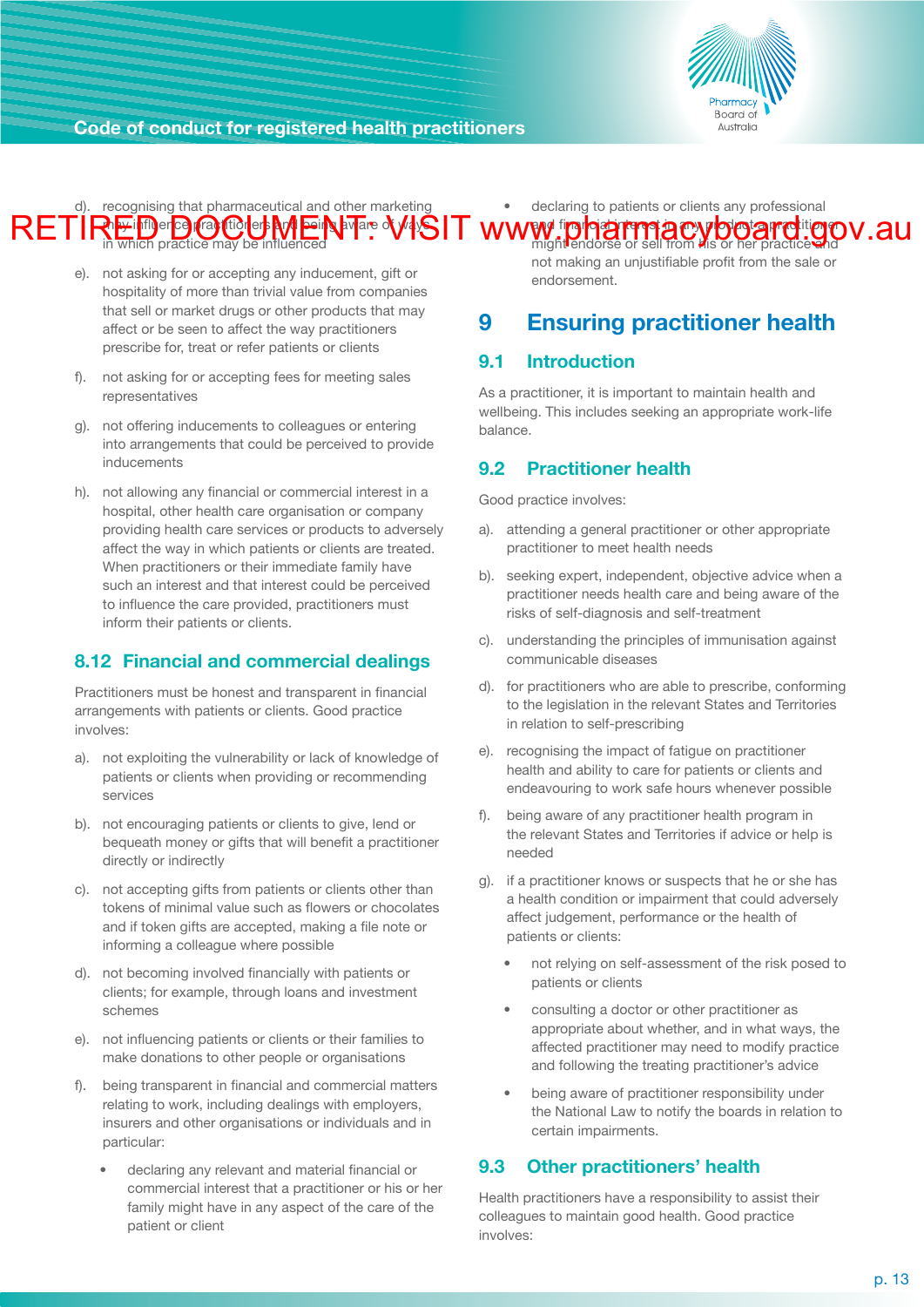

<span id="page-15-0"></span>providing practitioners who are patients or clients with the same quality of care provided to other patients or RETIRED **DOCUMENT** pathol SIT www.pharmacyboard.gov.au feedback, including undertaking an assessment of each student student superior student superior that student superior student student student student student s ability, competence and learning requirements;

- b). notifying the boards if treating another registered practitioner who has placed patients or clients at risk of substantial harm when practising their profession because they have an impairment (refer to the board's guidelines on mandatory reporting) this is a professional as well as a statutory responsibility under the National Law
- c). notifying the boards and encouraging a colleague (who is not a patient or client) who you work with to seek appropriate help if it is reasonably believed the colleague may be ill and impaired; and if this impairment has placed patients or clients at risk of substantial harm refer to the notification provisions of the National Law and the boards' guidelines on mandatory notifications
- d). recognising the impact of fatigue on the health of colleagues, including those under supervision and facilitating safe working hours wherever possible.

## **10 Teaching, supervising and assessing**

*Note: Supervision in the psychology profession has a particular meaning which is not specifically addressed in this section.* 

#### **10.1 Introduction**

Teaching, supervising and mentoring practitioners and students is important for their development and for the care of patients or clients. It is part of good practice to contribute to these activities and provide support, assessment, feedback and supervision for colleagues, practitioners in training and students. It also adds value to the supervisor's practice through engagement with the person being supervised and their learning needs. There are a range of supervision models being adopted in the health professions, including coach, mentor and shadow.

#### **10.2 Teaching and supervising**

Good practice involves:

- a). seeking to develop the skills, attitudes and practices of an effective teacher, whenever a practitioner is involved in teaching
- b). as a supervisor, recognising that the onus of supervision cannot be transferred
- c). making sure that any practitioner or student under supervision receives adequate oversight and

and planning his or her supervision based on that assessment rather than any external direction

d). avoiding any potential for conflict of interest in the supervisory relationship; for example, by supervising someone who is a close relative or friend or where there is another potential conflict of interest that could impede objectivity and/or interfere with the supervised person's achievement of learning outcomes or relevant experience.

#### **10.3 Assessing colleagues**

Assessing colleagues is an important part of making sure that the highest standards or practice are achieved. Good practice involves:

- a). being honest, objective and constructive when assessing the performance of colleagues, including students; patients or clients will be put at risk of harm if an assessment describes as competent someone who is not
- b). when giving references or writing reports about colleagues, providing accurate and justifiable information promptly and including all relevant information.

#### **10.4 Students**

Students are learning how best to care for patients or clients. Creating opportunities for learning improves their clinical practice and nurtures the future workforce. Good practice involves:

- a). treating students with respect and patience
- b). making the scope of the student's role in patient or client care clear to the student, to patients or clients and to other members of the health care team
- c). informing patients or clients about the involvement of students and encouraging their consent for student participation while respecting their right to choose not to consent.

# **11 Undertaking research**

#### **11.1 Introduction**

Research involving humans, their tissue samples or their health information is vital in improving the quality of health care and reducing uncertainty for patients and clients now and in the future and in improving the health of the population as a whole. Research in Australia is governed